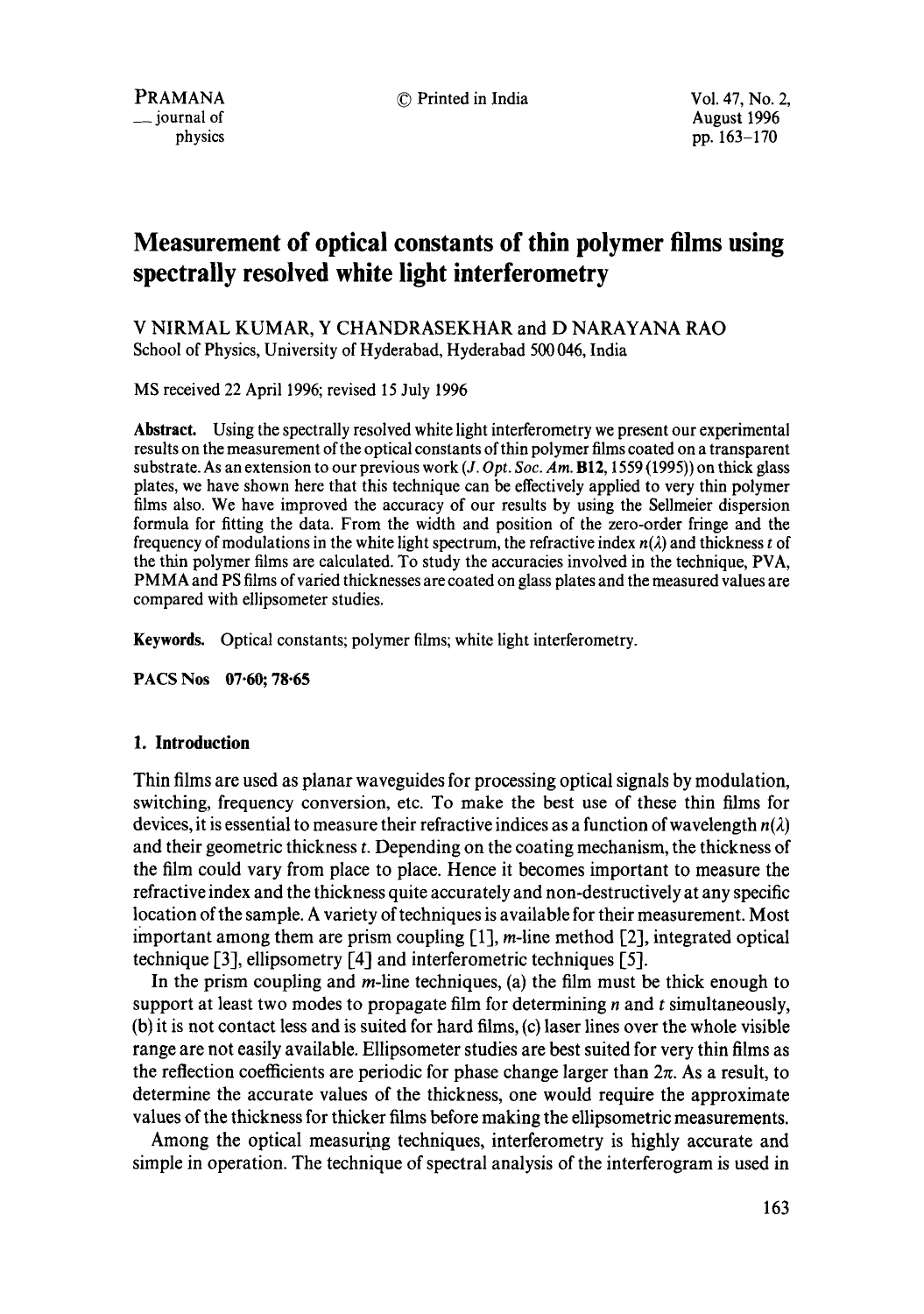the measurement of differential refractive index of liquid solution [5], construction of a thickness gauge system [6], real time measurement of material dispersion of optical glass [7], and in the measurement of polarization mode dispersion in a single mode optical fiber [8].

When the optical path difference between the two interfering beams  $c\tau$  is more than the coherence length  $c\tau_c$  of the light beam used, one does not see interference in the spatial domain. However, if the spectrum of the interfering beams is monitored, one observes an interference pattern in the spectral domain, the periodicity of the fringes characteristic of the delay between the two beams. By properly adjusting the path difference between the two arms of the Michelson interferometer, after the introduction of the dispersive material, the zero-order fringe can be made to appear within the region of observation. Using the fringe width and its frequency in the spectral domain, the measurement of refractive index and thickness of thick glass plates has been proposed by us recently [9]. In this communication we extend our investigations to the measurement of optical constants  $(n(\lambda))$  and t of thin polymer films coated on a thick



Figure 1. Schematic representation of the experimental set up: Michelson interferometer with the time delay between the interfering beams  $\tau > \tau_c$  ( $\tau_c$  is the correlation time of the source). BS, 50/50 beam splitter; CP, compensating plate; MI, M2, mirrors; DM, dispersive medium.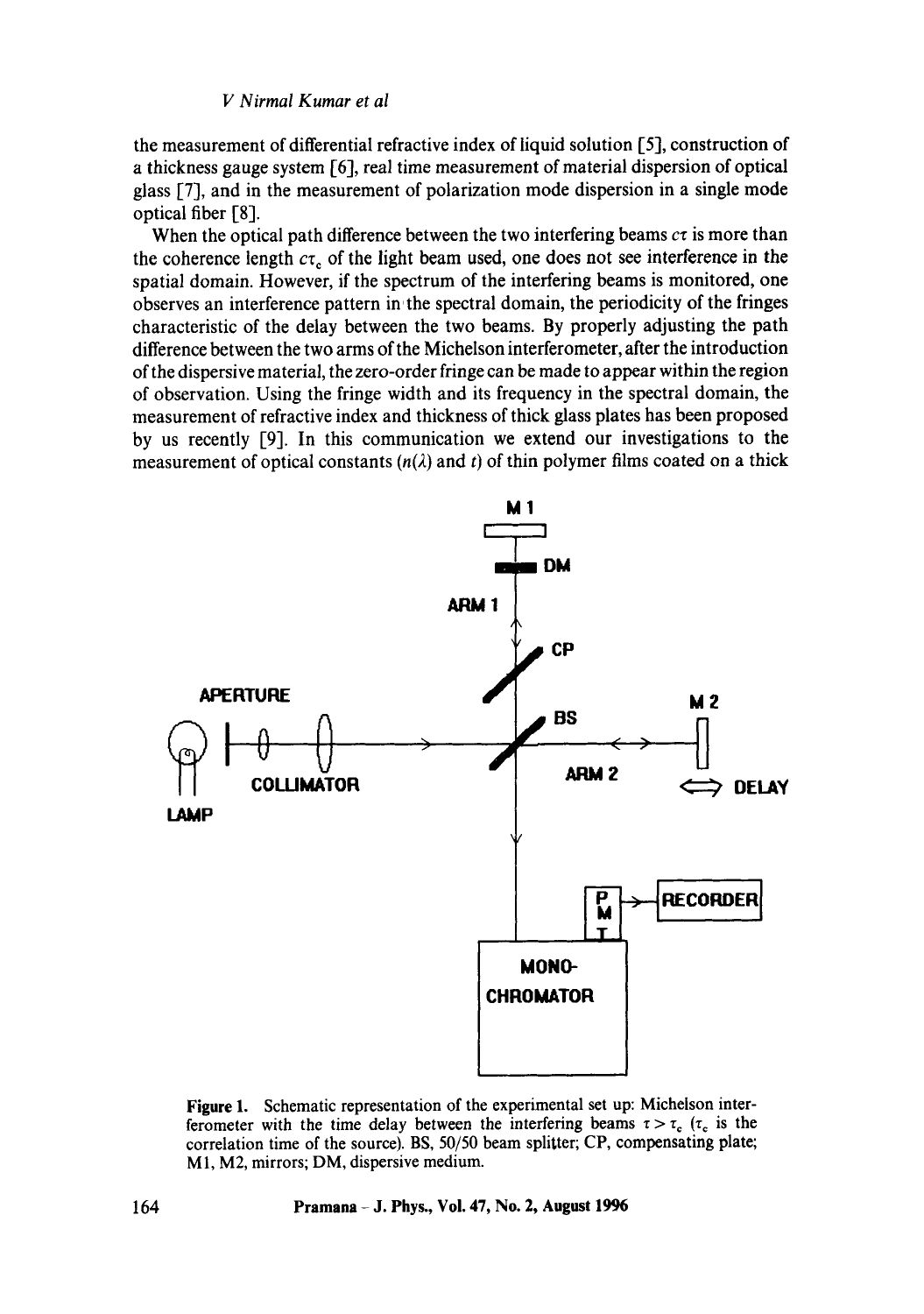glass substrate using either spin coating technique or doctor-blade technique and show that this technique would be an alternative for the more expensive ellipsometer.

# **2. Experimental details**

The experimental set up used for the measurements, shown in figure 1, consists of a Michelson interferometer (MI) configuration with a light source of 1 mm aperture illuminated by a  $25$  W tungsten filament lamp (white light source). The light beam is collimated using proper lens combination and is sent into the two arms of the MI by a 50-50 beam splitter (BS). The dispersion effects of the dielectric film coated beam splitter (with AR coating on the second surface) is compensated by introducing another one of the same material (CP) in the second arm. One mirror  $M_1$  is fixed and another one  $M_2$  is mounted on a translational stage with a movement accuracy of  $\pm 5 \,\text{\ensuremath{\mu}m}$ . Light emerging from the interferometer is imaged onto the slit of a 50 cm grating spectrometer (Jobin-Yvon, HRS-2). The output from the spectrometer, collected with a PMT, is given to a strip-chart recorder (Packard-611). The recorded spectra are later digitized for analysis with a computer.

The glass plates, on which the polymer films are to be coated, are thoroughly cleaned with solvents and then dried with dry nitrogen. Care has been taken to prepare the polymer solution by filtering it. Commercially available polyvinyl alcohol (PVA) (0"3 gm) is dissolved in 10 ml of distilled water. The solution is warmed to make a clear homogeneous solution before filtering. The polymer solution is then coated on the glass substrate using the spin coating technique or doctor blade technique. The coated glass plates are kept in an oven at  $40^{\circ}$ C for 2 h to make sure that the solvents are completely removed. Similar procedure is followed to prepare the films of polystyrene (PS) dissolved in xylene and polymethyl meta acrylate (PMMA) dissolved in toluene.

## **3. Theory**

Consider interference of two light beams described by the frequency dependent complex field amplitudes  $\varepsilon_1(\omega)$  and  $\varepsilon_2(\omega)$ ,

$$
\varepsilon(\omega) = a(\omega)\varepsilon_1(\omega) + b(\omega)\varepsilon_2(\omega)\exp(-i\omega\Delta/c),\tag{1}
$$

where  $\Delta$  is the total path delay between the two interfering beams,  $a(\omega)$  and  $b(\omega)$  are the frequency dependent coefficients which depend on the properties of the beamsplitter.

In the case when both light beams  $\varepsilon_1(\omega)$  and  $\varepsilon_2(\omega)$  are derived from the same source, the observed spectrum at the output is given by the expression

$$
S(\omega) = \frac{1}{2}S_0(\omega)[1 + \text{Re}\{\mu_{12}(\omega)\}\cos(\omega\Delta/c + \theta)],
$$
\n(2)

where  $\mu_{12}(\omega)$  is the complex degree of spectral coherence of the two beams and  $\theta$  is the constant phase factor. A detailed discussion of the theory has been given in our earlier communications [9, 10].

In terms of wavelength  $\lambda$ , the above expression can be written as

$$
S(\lambda) = \frac{1}{2}S_0(\lambda) \left[ 1 + \text{Re}\{\mu_{12}(\lambda)\}\cos\left(\frac{2\pi\Delta}{\lambda} + \theta\right) \right].
$$
 (3)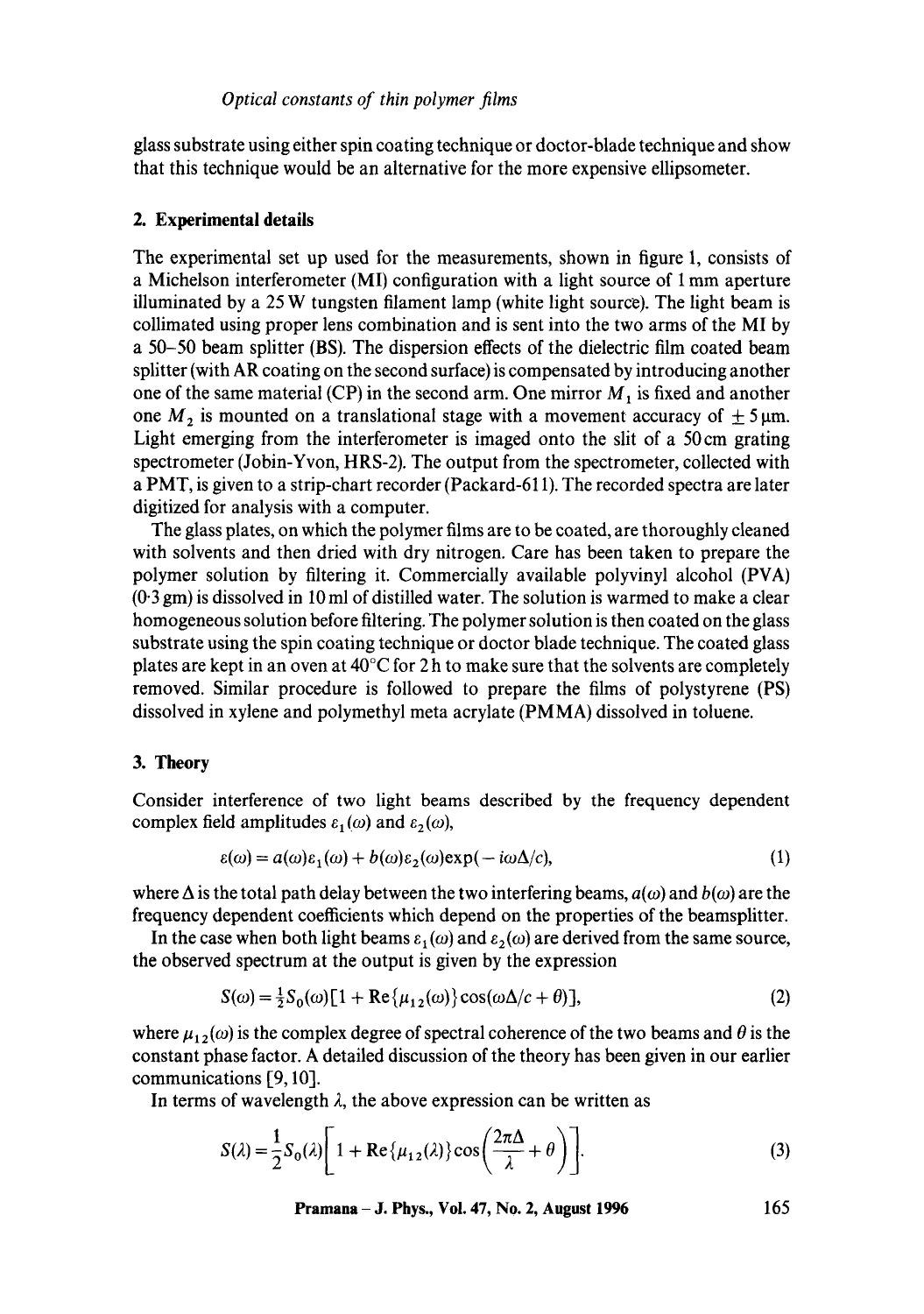#### *V Nirmal Kumar et al*

When a glass substrate of refractive index  $n(\lambda)$  and thickness t is introduced into one of the beams (say arm 1), the path difference becomes

$$
\Delta = n(\lambda)2t - L_0,\tag{4}
$$

where  $n(\lambda)$  is the refractive index of the material over the entire visible region, given by the modified 5 constant Sellmeier dispersion relation

$$
n(\lambda) = A\lambda^4 + B\lambda^2 + C + D/\lambda^2 + E/\lambda^4,\tag{5}
$$

with  $A, B, C, D$  and  $E$  the dispersion constants of the glass substrate. As the refractive index is a function of  $\lambda$ , one can see from (3), a variation in the periodicity of the fringes with  $\lambda$ . The constant  $L_0$  can be chosen such that the total phase difference becomes zero at some wavelength near the centre of the spectrum, where one sees a broad fringe with the periodicity of the fringes changing on either side. Experimentally this is achieved by translating the mirror in arm 2 and visually observing the fringes with a grating.

Equation (3) is modified as

$$
S(\lambda) = \frac{1}{2}S_0(\lambda)\left[1 + \text{Re}\{\mu_{12}(\lambda)\}\cos\left(\frac{2\pi(\Delta + \Delta')}{\lambda} + \theta\right)\right]
$$
(6)

with,  $\Delta' = n'(\lambda)2t'$  for the glass plate coated with a polymer film of refractive index n' and thickness t'.

#### **4. Results and discussion**

Figures 2(a) and 2(c) show the spectral interference fringes recorded with the transparent glass substrate alone, introduced into one of the arms. The intensity of the interference pattern represents the cosine of the phase at each wavelength of the radiation. After the introduction of the glass plate in arm 1, the broad fringe is brought to the centre of the spectrum by translating the mirror  $M_2$ . We refer to this broad fringe as zero-order fringe, which appears for  $L_0 = n(\lambda_{st})2t + \theta \lambda_{st}/2\pi$ , where  $\lambda_{st}$  is the stationary phase point and corresponds to the wavelength at the centre of the zero-order fringe. Since the variations of the phase i.e.,  $d\phi/d\lambda$  around this point is very slow, this zero-order fringe can be seen to be broad compared to other fringes. The stationary phase point can be located at any point in the spectrum by changing the path difference between the two arms using micrometer. From (3) and (4), one can see that the width of the fringes depends on the refractive index and thickness of the material. The modulated spectrum is fitted using (3) to get the refractive index  $n(\lambda)$  and thickness t of the glass plate.

Without disturbing the inteferometer, the coated glass plate is reintroduced in the same arm. A special mount with an aperture is made for this purpose so that the same area of the glass plate is introduced into the interferometer. The spectrum recorded now (figures  $2(b)$  and  $2(d)$ ), clearly shows the following interesting features: (1) the stationary phase point is red shifted, and (2) there are more number of fringes in the region of observation, as a result of the excess path seen in this arm. The modulated spectrum obtained with the polymer film coating is fitted with (5). The  $n(\lambda)$  and t of the substrate are substituted from the previously calculated values. The values obtained for glass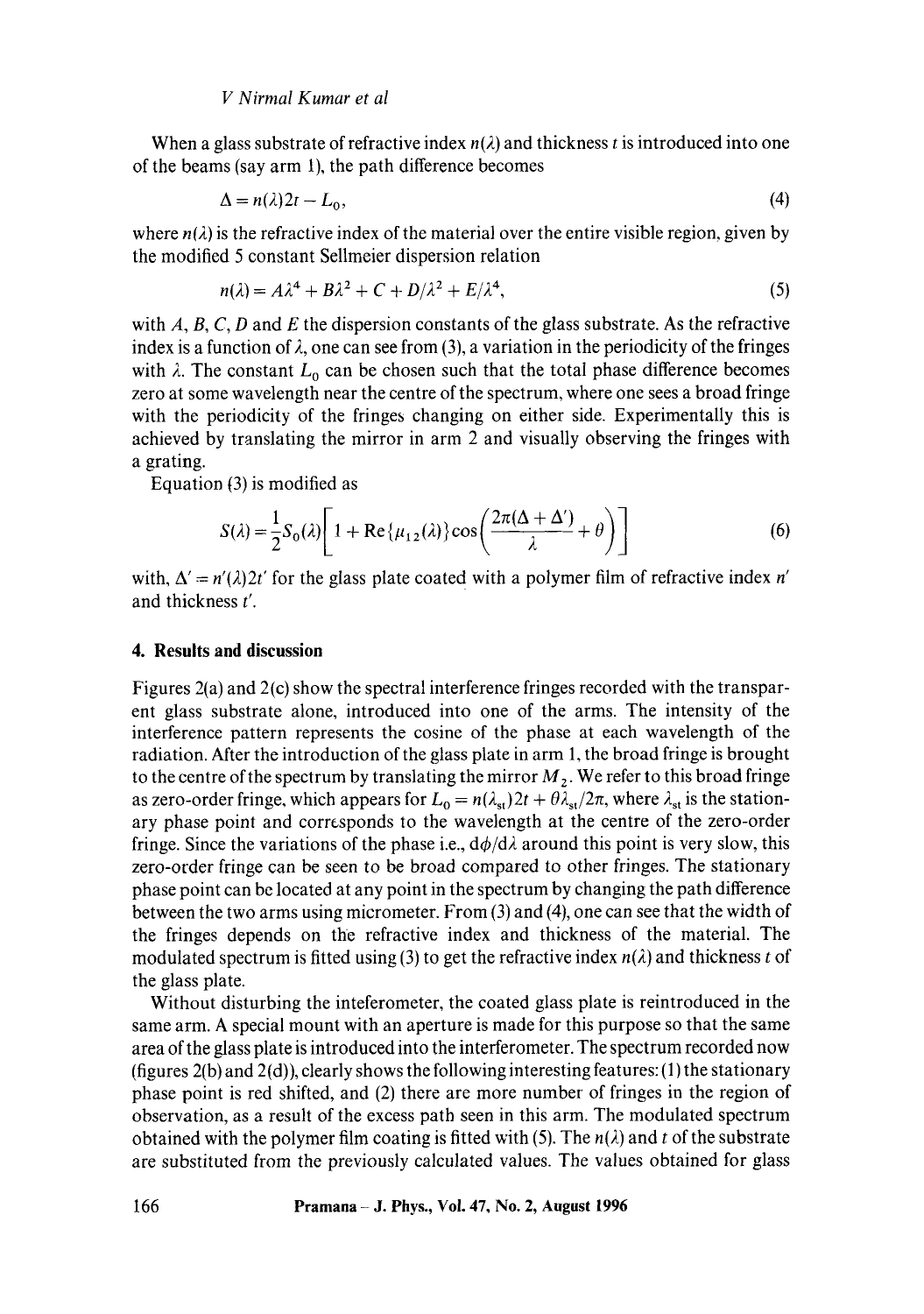

Figure 2. Normalized recordings of the spectral interference pattern (dotted line) and the theoretical fittings (continuous line) for (a) glass plate, (b) glass plate + PVA, (c) glass plate, (d) glass plate  $+$  PS.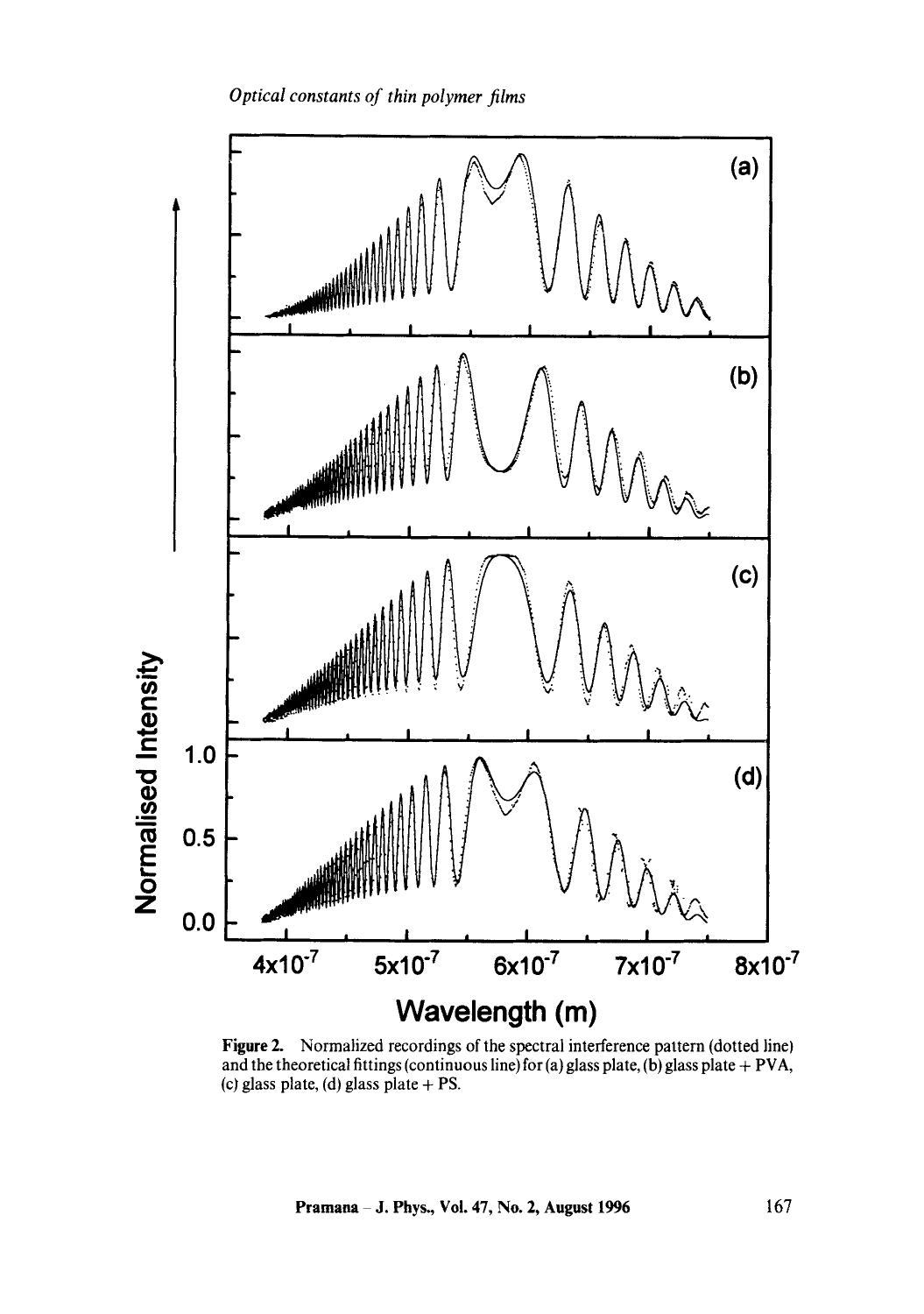### *V Nirmal Kumar et al*

plates and the polymer films are summarized in table 1. We estimate that the accuracies of the values so derived are in the range of  $10^{-5}$ , that is  $\pm 1$  nm for t and  $\pm 0.00001$  for n. These accuracies are estimated through our theoretical fittings of the experimental data. A change in the fifth decimal place of either  $n(\lambda)$  or t (in  $\mu$ m) is found to affect the fitting curves.

Table 1 also gives the values of  $\lambda_{st}$  for the glass substrates and the polymer films. Substituting the fitted values of the dispersion constants  $A, B, C, D$  and  $E$  of the glass plates and the corresponding constants of the polymer films in (5), the variation in the refractive index of these materials over the entire visible region is calculated and shown in figure 3.

In order to compare the accuracies of the results, we have measured  $n$  and  $t$  values with an ellipsometer. The back surface of the glass plate was properly grounded to eliminate the reflections from the second surface of the glass plate. The measured values are also given (\*) in table 1. Transmission measurements are taken on a spectrometer prior to the ellipsometer studies to get the approximate thickness of the polymer films. Ellipsometer studies could not give any values for the PVA and PMMA films as their refractive indices are either very close to or lower than the glass substrate. This clearly demonstrates the usefulness of the spectral modulations technique for characterizing the thin film refractive indices and thickness over the other techniques. We have also measured the thickness and refractive indices of free standing films of PS of the order of  $10-40$  µm thickness. Except for the visibility (which was lower for free standing films, as they were not perfectly transparent) of the fringes, we obtained similar results. However, as there is no 1 mm glass plate, the measurement accuracies are expected to be much higher for free standing films.

## **5. Conclusions**

We have developed a simple and relatively inexpensive method that uses a white light source, Michelson interferometer, and a spectrometer to measure simultaneously the thickness t and the refractive index  $n(\lambda)$  of thin, transparent films over the entire visible region to an accuracy of about  $10^{-5}$ . The results are compared with ellipsometer measurements and we have demonstrated that the spectral modulation technique gives more accurate values for  $n$  and  $t$  compared to the other techniques.

| Material    | $n$ (at 633 nm)        | $t \times 10^{-4}$ m)     | $\lambda_{st}$ ( × 10 <sup>-7</sup> m)<br>GP | $\lambda_{\rm st}(\times 10^{-7}\,\rm m)$<br>$GP + PF$ |
|-------------|------------------------|---------------------------|----------------------------------------------|--------------------------------------------------------|
| Glass plate | 1.52075                | 9.99981                   |                                              |                                                        |
| <b>PVA</b>  | 1.50747                | 0.00333                   | 5.67624                                      | 5.75079                                                |
| PS          | 1.58294<br>$(1.587)^*$ | 0.00323<br>$(0.003237)^*$ | 5.78424                                      | 5.81699                                                |
| <b>PMMA</b> | 1.48889                | 0.01544                   | 5.51117                                      | 5.72425                                                |

**Table** 1. Measured n and t values of the glass substrate and the polymer films.

\*Ellipsometer studies; GP: Glass plate; PF: Polymer film.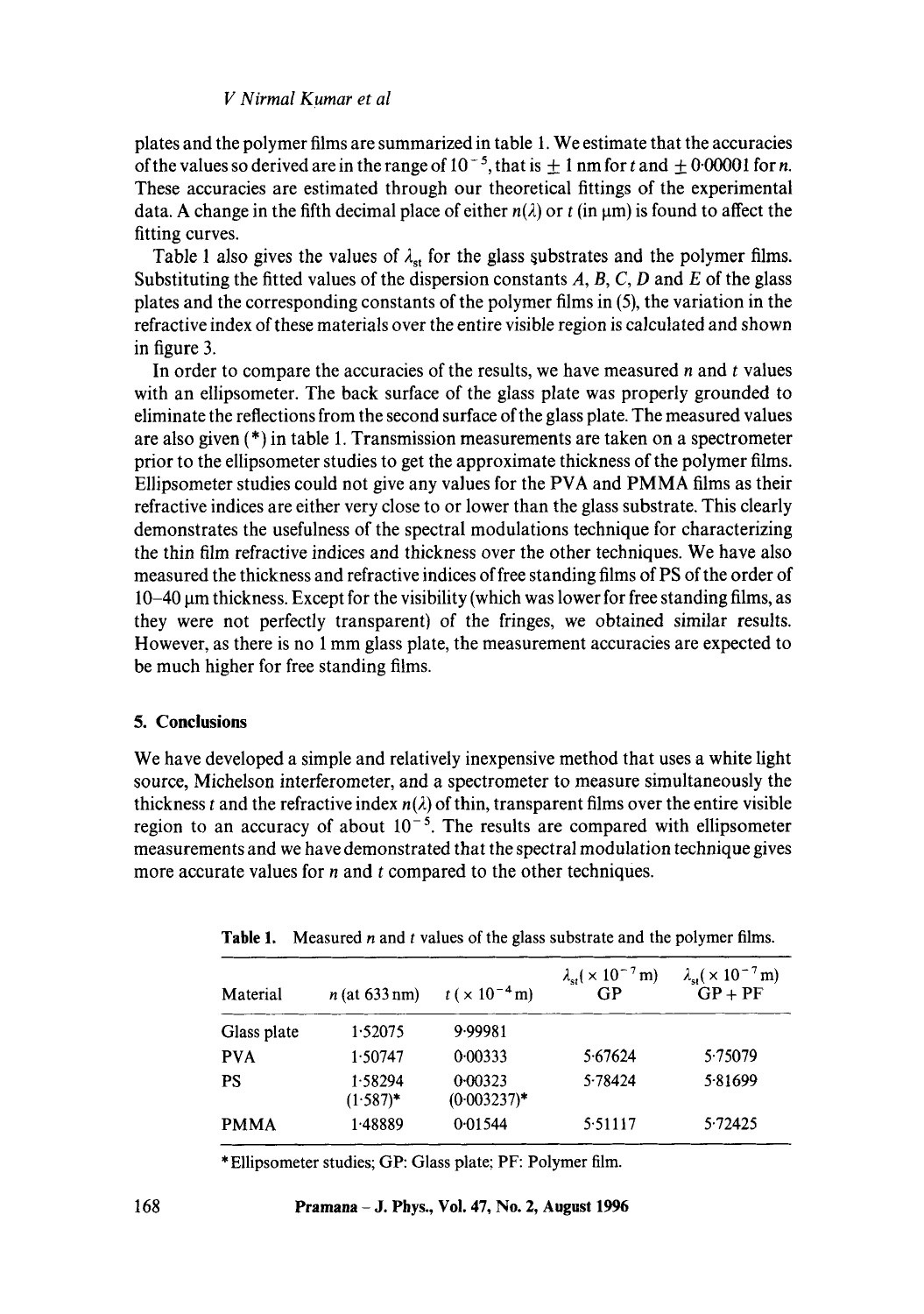*Optical constants of thin polymer films* 



Figure 3. Plot of the refractive index variation with wavelength for the glass plate (GP) (average for all the plates) and the polymers PVA, PS and PMMA over the entire visible region.

# **Acknowledgements**

One of the authors (VNK) acknowledges the financial support from UGC, India. The authors acknowledge the help of Prof. J Kumar, Department of Physics, Lowell University, USA for the ellipsometric studies. This work has been supported by the National Laser Programme, India.